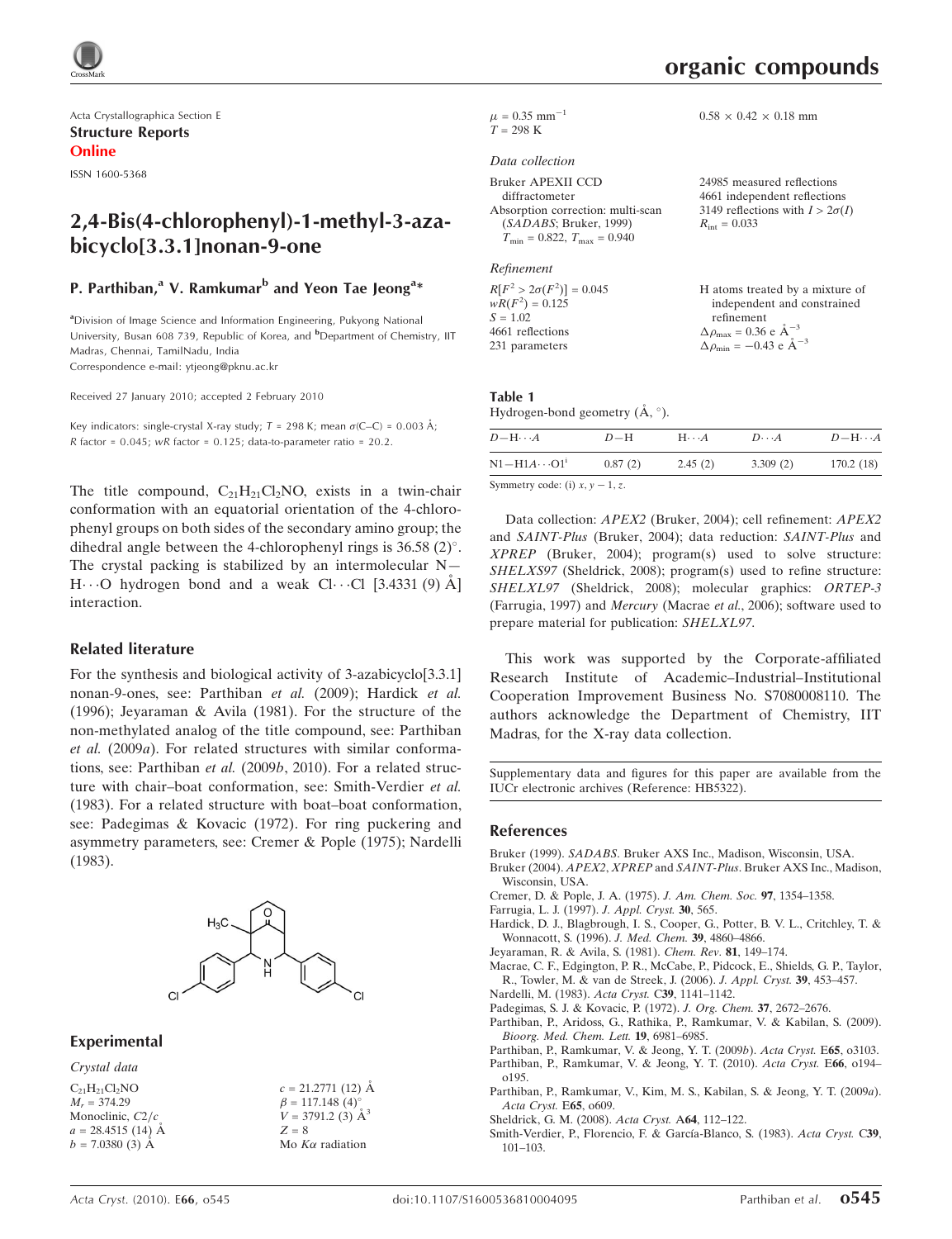# **supporting information**

*Acta Cryst.* (2010). E**66**, o545 [doi:10.1107/S1600536810004095]

# **2,4-Bis(4-chlorophenyl)-1-methyl-3-azabicyclo[3.3.1]nonan-9-one**

### **P. Parthiban, V. Ramkumar and Yeon Tae Jeong**

#### **S1. Comment**

3-Azabicyclo[3.3.1]nonanes are an important class of heterocyclic compounds due to their broad spectrum of biological activities such as antibacterial, antifungal, analgesic, antogonistic, anti-inflammatory, local anesthetic and hypotensive activity, and their presence in a wide variety of naturally occurring diterpenoid/norditerpenoid alkaloids (Parthiban *et al.*, 2009; Hardick *et al.*, 1996; Jeyaraman & Avila, 1981). As stereochemistry plays a vital role in biological activities, it is essential to establish the stereochemistry of the synthesized bio-active molecules. Owing to the diverse possibilities in the conformation of the 3-azabicycle such as chair-chair (Parthiban *et al.*, 2009b & 2010), chair-boat (Smith-Verdier *et al.*, 1983) and boat-boat (Padegimas & Kovacic, 1972), the present crystal study was undertaken to examine the stereochemistry of the synthesized 2,4-bis(4-chlorophenyl)-1-methyl-3-azabicyclo[3.3.1]nonan-9-one.

The crystallographic analysis of the title compound shows that the piperidine ring adopts a near ideal chair conformation. The total puckering amplitude  $Q_T$  is 0.587 (2)Å and the phase angle  $\theta$  is 1.8 (2)° (Cremer & Pople, 1975). The smallest displacement asymmetry parameters being q2 and q3 are 0.022 (2)Å and 0.587 (2) Å, respectively (Nardelli, 1983). The deviation of ring atoms C8 and N1 from the C1/C2/C6/C7 plane by 0.677 (3)Å and -0.642 (3) Å, respectively.

The crystallographic analysis of the title compound suggests that the cyclohexane ring deviates from the ideal chair conformation. The total puckering amplitude  $Q_T$  is 0.573 (2)Å and the phase angle  $\theta$  is 13.8 (2)° (Cremer & Pople, 1975). The smallest displacement asymmetry parameters being q2 and q3 are 0.134 (2)Å and 0.556 (2) Å, respectively (Nardelli, 1983). The deviation of ring atoms C4 and C8 from the C2/C3/C5/C6 plane by -0.554 (4)Å and 0.723 (2) Å, respectively.

According to the crystallogrphic analysis, the title compound,  $C_{21}H_{21}Cl_2N$  O, exists in a twin-chair conformation with an equatorial orientation of the *para*-chlorophenyl groups on both sides of the secondary amino group.

In the title compound, the *para*-chlorophenyl rings are orientated at an angle of 36.58 (2)° with respect to one another, whereas in its non-methyl analog, 2,4-bis(4-chlorophenyl)-3- azabicyclo[3.3.1]nonan-9-one, the angle is 31.33 (3)°. The crystal structure of the title compound is stabilized by an intermolecular N—H···O interaction and a weak Cl—Cl interaction [Cl···Cl = 3.43 Å]. Though similar interactions observed in the non-methyl analog, the hydrogen bond geometries such as distance and angle of  $N1$ —H1…O1 [respectively, 3.1202Å and 160.2 (18)<sup>°</sup>] are comparatively lower than the title compound (Table 1).

In the title compound, the torsion angles of C1—C2—C8—C9 and C6—C7—C8—C16 are -178.85 (4)° and -179.35 (4)°, respectively (in the non-methyl analog of the title compound, they are -177.88 (4)° and -179.01 (4)°).

#### **S2. Experimental**

The 1-methyl-2,4-bis(4-chlorophenyl)-3-azabicyclo[3.3.1]nonan-9-one was synthesized by a modified Mannich reaction in one-pot, using *para*-chlorobenzaldehyde (0.1 mol, 14.06 g), 2-methylcyclohexanone (0.05 mol, 5.61 g/6.07 ml) and ammonium acetate (0.075 mol, 5.78 g) in 50 ml of absolute ethanol. The mixture was gently warmed on a hot plate with stirring and continued at 303-308 K (30-35° C) till completion of the reaction. The progress was monitered by TLC. After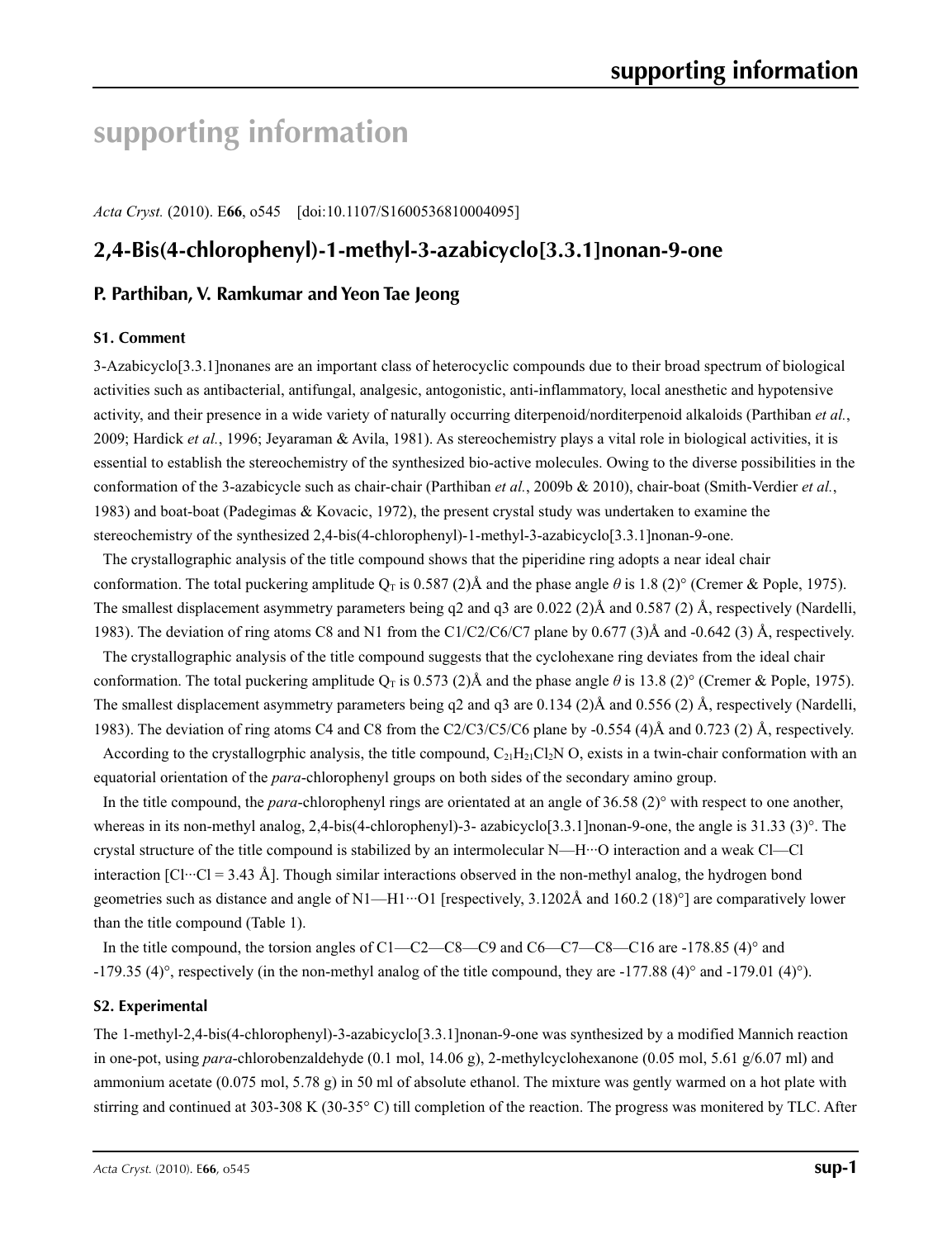all starting material was used up, the crude 3-azabicyclononan-9-one was separated by filtration and washed with a 1:5 ethanol-ether mixture, till the solid becomes colorless. Colourless blocks of (I) were obtained by slow evoporation from ethanol.

#### **S3. Refinement**

The nitrogen H atom was located in a difference Fourier map and refined isotropically. Other hydrogen atoms were fixed geometrically and allowed to ride on the parent carbon atoms with aromatic C—H = 0.93 Å, methylene C—H = 0.97 Å, methine C—H = 0.98 Å and methyl C—H = 0.96 Å . The displacement parameters were set for phenyl, methylene and aliphatic H atoms at  $U_{iso}(H) = 1.2U_{eq}(C)$  and for methyl H atoms at  $U_{iso}(H) = 1.5U_{eq}(C)$ 



#### **Figure 1**

The molecular structure of (I) with atoms represented with 30% probability ellipsoids.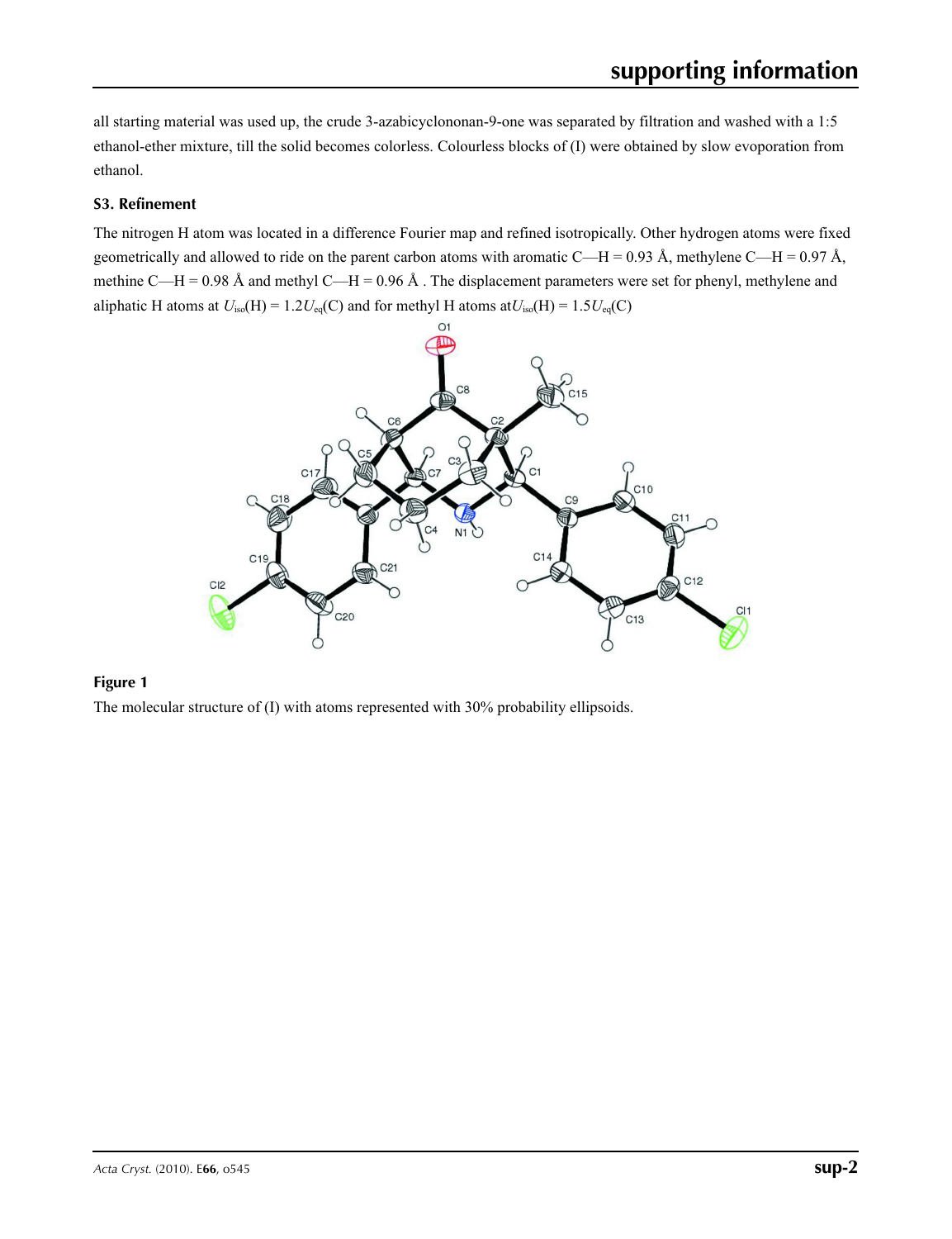

#### **Figure 2**

Packing diagram for (I) showing the N—H···O and Cl···Cl interactions.

#### **2,4-Bis(4-chlorophenyl)-1-methyl-3-azabicyclo[3.3.1]nonan-9-one**

*Crystal data*  $C_{21}H_{21}Cl_2NO$ *Mr* = 374.29 Monoclinic, *C*2/*c* Hall symbol: -C 2yc  $a = 28.4515(14)$  Å  $b = 7.0380(3)$  Å  $c = 21.2771(12)$  Å  $\beta$  = 117.148 (4)<sup>o</sup>  $V = 3791.2$  (3) Å<sup>3</sup> *Z* = 8

 $F(000) = 1568$  $D_x = 1.312$  Mg m<sup>-3</sup> Mo *Kα* radiation, *λ* = 0.71073 Å Cell parameters from 7359 reflections  $\theta = 2.5 - 27.3^{\circ}$  $\mu$  = 0.35 mm<sup>-1</sup>  $T = 298 \text{ K}$ Rectangular block, colourless  $0.58 \times 0.42 \times 0.18$  mm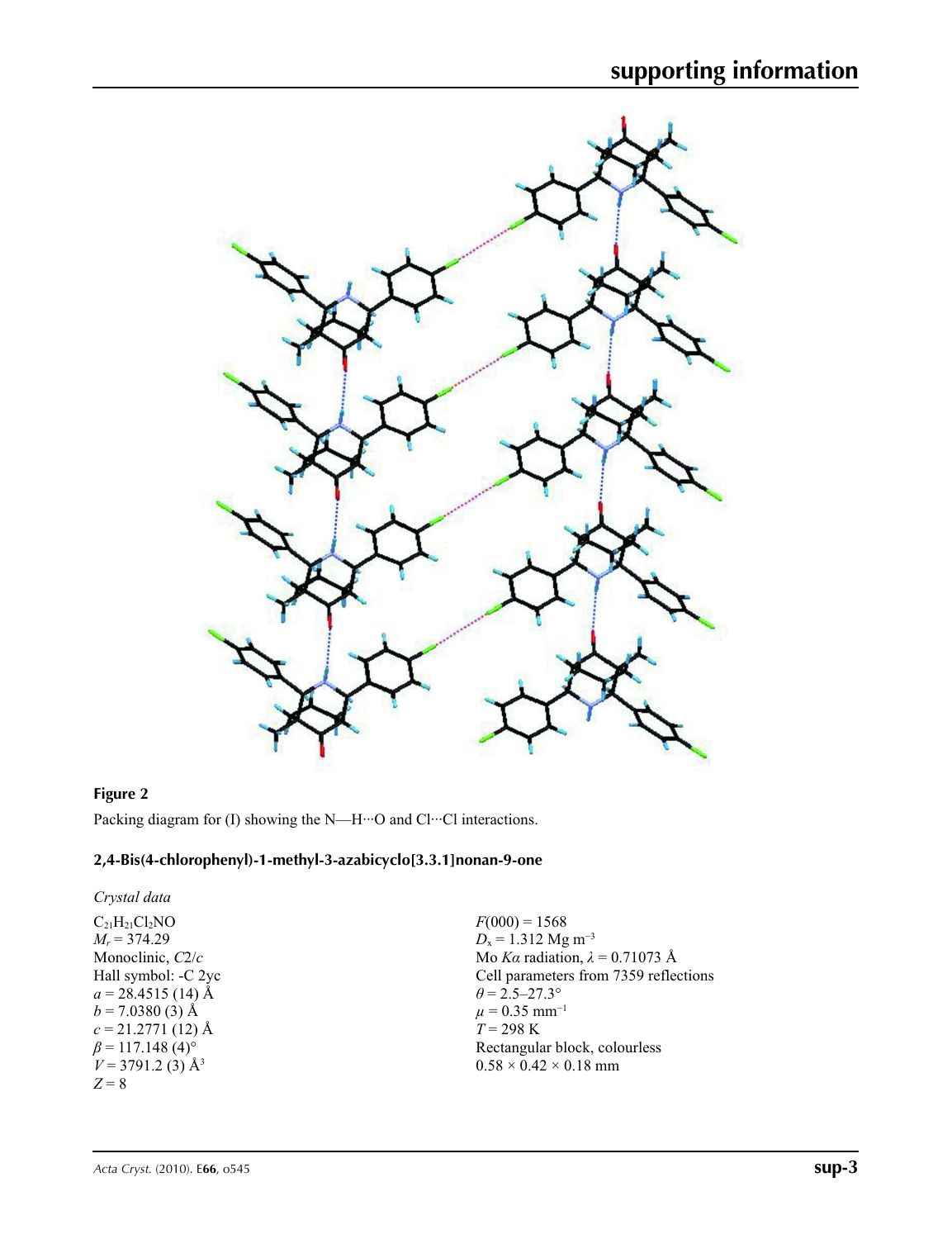*Data collection*

| Bruker APEXII CCD<br>diffractometer             | 24985 measured reflections<br>4661 independent reflections              |
|-------------------------------------------------|-------------------------------------------------------------------------|
| Radiation source: fine-focus sealed tube        | 3149 reflections with $I > 2\sigma(I)$                                  |
| Graphite monochromator                          | $R_{\text{int}} = 0.033$                                                |
| phi and $\omega$ scans                          | $\theta_{\text{max}} = 28.2^{\circ}, \theta_{\text{min}} = 2.2^{\circ}$ |
| Absorption correction: multi-scan               | $h = -36 \rightarrow 37$                                                |
| (SADABS; Bruker, 1999)                          | $k = -8 \rightarrow 9$                                                  |
| $T_{\min}$ = 0.822, $T_{\max}$ = 0.940          | $l = -28 \rightarrow 27$                                                |
| Refinement                                      |                                                                         |
| Refinement on $F^2$                             | Secondary atom site location: difference Fourier                        |
| Least-squares matrix: full                      | map                                                                     |
| $R[F^2 > 2\sigma(F^2)] = 0.045$                 | Hydrogen site location: inferred from                                   |
| $wR(F^2) = 0.125$                               | neighbouring sites                                                      |
| $S = 1.02$                                      | H atoms treated by a mixture of independent                             |
| 4661 reflections                                | and constrained refinement                                              |
| 231 parameters                                  | $w = 1/[\sigma^2(F_0^2) + (0.0487P)^2 + 3.2087P]$                       |
| 0 restraints                                    | where $P = (F_o^2 + 2F_c^2)/3$                                          |
| Primary atom site location: structure-invariant | $(\Delta/\sigma)_{\text{max}} = 0.001$                                  |
| direct methods                                  | $\Delta\rho_{\text{max}}$ = 0.36 e Å <sup>-3</sup>                      |
|                                                 | $\Delta\rho_{\rm min} = -0.43$ e Å <sup>-3</sup>                        |

#### *Special details*

**Geometry**. All esds (except the esd in the dihedral angle between two l.s. planes) are estimated using the full covariance matrix. The cell esds are taken into account individually in the estimation of esds in distances, angles and torsion angles; correlations between esds in cell parameters are only used when they are defined by crystal symmetry. An approximate (isotropic) treatment of cell esds is used for estimating esds involving l.s. planes. **Refinement**. Refinement of  $F^2$  against ALL reflections. The weighted *R*-factor wR and goodness of fit *S* are based on *F*<sup>2</sup> , conventional *R*-factors *R* are based on  $F$ , with  $F$  set to zero for negative  $F^2$ . The threshold expression of  $F^2 > \sigma(F^2)$  is used only for calculating *R*-factors(gt) etc. and is not relevant to the choice of reflections for refinement. *R*-factors based on *F*<sup>2</sup> are statistically about twice as large as those based on *F*, and *R*factors based on ALL data will be even larger.

*Fractional atomic coordinates and isotropic or equivalent isotropic displacement parameters (Å<sup>2</sup>)* 

| $\mathcal{X}$ | v         | $\mathcal{Z}$ | $U_{\rm iso}*/U_{\rm eq}$ |  |
|---------------|-----------|---------------|---------------------------|--|
| 0.17656(7)    | 0.4818(2) | 0.98420(9)    | 0.0357(4)                 |  |
| 0.2131        | 0.4889    | 0.9916        | $0.043*$                  |  |
| 0.15724(7)    | 0.6894(2) | 0.98539(10)   | 0.0393(4)                 |  |
| 0.09894(8)    | 0.7068(3) | 0.97191(11)   | 0.0501(5)                 |  |
| 0.0949        | 0.6354    | 1.0082        | $0.060*$                  |  |
| 0.0919        | 0.8391    | 0.9772        | $0.060*$                  |  |
| 0.05740(8)    | 0.6377(3) | 0.90001(12)   | 0.0556(5)                 |  |
| 0.0228        | 0.6790    | 0.8929        | $0.067*$                  |  |
| 0.0575        | 0.4999    | 0.8993        | $0.067*$                  |  |
| 0.06735(8)    | 0.7126(3) | 0.83970(11)   | 0.0559(5)                 |  |
| 0.0564        | 0.8446    | 0.8311        | $0.067*$                  |  |
|               |           |               |                           |  |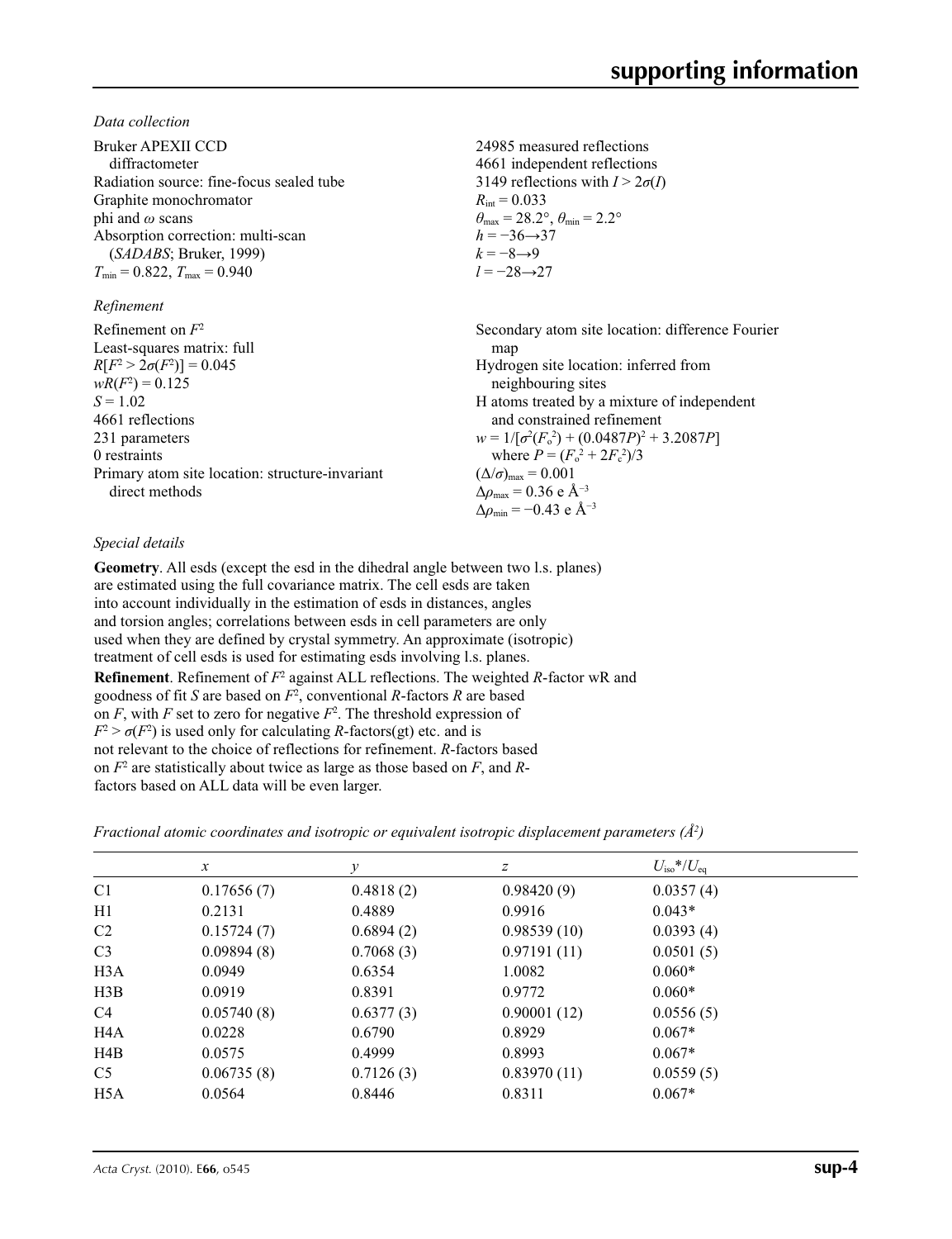| H5B               | 0.0456      | 0.6416      | 0.7972      | $0.067*$     |
|-------------------|-------------|-------------|-------------|--------------|
| C6                | 0.12516(8)  | 0.6988(3)   | 0.85398(10) | 0.0450(4)    |
| H <sub>6</sub>    | 0.1292      | 0.7694      | 0.8171      | $0.054*$     |
| C7                | 0.14595(7)  | 0.4935(2)   | 0.85650(9)  | 0.0395(4)    |
| H7                | 0.1826      | 0.5010      | 0.8644      | $0.047*$     |
| C8                | 0.15846(7)  | 0.7924(2)   | 0.92360(10) | 0.0413(4)    |
| C9                | 0.17610(7)  | 0.3620(2)   | 1.04297(9)  | 0.0376(4)    |
| C10               | 0.22206(8)  | 0.3354(3)   | 1.10561(10) | 0.0478(5)    |
| H10               | 0.2537      | 0.3846      | 1.1099      | $0.057*$     |
| C11               | 0.22168(9)  | 0.2369(3)   | 1.16196(10) | 0.0537(5)    |
| H11               | 0.2528      | 0.2196      | 1.2035      | $0.064*$     |
| C12               | 0.17493(9)  | 0.1654(3)   | 1.15562(10) | 0.0487(5)    |
| C13               | 0.12899(8)  | 0.1845(3)   | 1.09386(11) | 0.0504(5)    |
| H13               | 0.0976      | 0.1325      | 1.0897      | $0.061*$     |
| C14               | 0.12984(7)  | 0.2817(3)   | 1.03794(10) | 0.0443(4)    |
| H14               | 0.0988      | 0.2938      | 0.9960      | $0.053*$     |
| C15               | 0.19367(9)  | 0.7841(3)   | 1.05543(11) | 0.0562(5)    |
| H <sub>15</sub> A | 0.2298      | 0.7607      | 1.0662      | $0.084*$     |
| H15B              | 0.1869      | 0.7328      | 1.0923      | $0.084*$     |
| H <sub>15</sub> C | 0.1872      | 0.9186      | 1.0519      | $0.084*$     |
| C16               | 0.11369(7)  | 0.3942(3)   | 0.78664(10) | 0.0426(4)    |
| C17               | 0.11848(10) | 0.4523(3)   | 0.72767(12) | 0.0616(6)    |
| H17               | 0.1433      | 0.5445      | 0.7324      | $0.074*$     |
| C18               | 0.08692(11) | 0.3752(4)   | 0.66173(12) | 0.0692(7)    |
| H18               | 0.0898      | 0.4179      | 0.6222      | $0.083*$     |
| C19               | 0.05165(8)  | 0.2361(3)   | 0.65530(10) | 0.0542(5)    |
| C20               | 0.04760(9)  | 0.1701(4)   | 0.71289(12) | 0.0633(6)    |
| H20               | 0.0243      | 0.0719      | 0.7082      | $0.076*$     |
| C21               | 0.07852(9)  | 0.2507(3)   | 0.77862(11) | 0.0571(5)    |
| H21               | 0.0754      | 0.2070      | 0.8178      | $0.068*$     |
| C11               | 0.17372(3)  | 0.04670(9)  | 1.22681(3)  | 0.0770(2)    |
| C12               | 0.01186(2)  | 0.13710(11) | 0.57245(3)  | 0.0829(2)    |
| N1                | 0.14499(6)  | 0.3905(2)   | 0.91547(8)  | 0.0379(3)    |
| O <sub>1</sub>    | 0.18212(6)  | 0.94051(19) | 0.92903(8)  | 0.0570(4)    |
| H1A               | 0.1580(8)   | 0.278(3)    | 0.9181(11)  | $0.050(6)$ * |

*Atomic displacement parameters (Å2 )*

|                | $U^{11}$   | $L^{22}$   | $U^{33}$   | $U^{12}$     | $U^{13}$   | $U^{23}$     |
|----------------|------------|------------|------------|--------------|------------|--------------|
| C <sub>1</sub> | 0.0365(9)  | 0.0322(8)  | 0.0378(9)  | $-0.0037(7)$ | 0.0163(7)  | $-0.0053(7)$ |
| C <sub>2</sub> | 0.0433(10) | 0.0310(8)  | 0.0429(10) | $-0.0022(7)$ | 0.0190(8)  | $-0.0065(7)$ |
| C <sub>3</sub> | 0.0534(11) | 0.0426(10) | 0.0625(13) | 0.0049(9)    | 0.0335(10) | $-0.0002(9)$ |
| C <sub>4</sub> | 0.0380(10) | 0.0519(12) | 0.0729(15) | 0.0024(9)    | 0.0218(10) | 0.0035(10)   |
| C <sub>5</sub> | 0.0498(11) | 0.0484(11) | 0.0540(12) | 0.0071(9)    | 0.0103(10) | 0.0044(10)   |
| C <sub>6</sub> | 0.0557(11) | 0.0341(9)  | 0.0436(10) | $-0.0041(8)$ | 0.0212(9)  | 0.0039(8)    |
| C7             | 0.0442(10) | 0.0363(9)  | 0.0395(9)  | $-0.0073(7)$ | 0.0204(8)  | $-0.0038(7)$ |
| C8             | 0.0413(9)  | 0.0289(8)  | 0.0556(11) | 0.0005(7)    | 0.0239(9)  | $-0.0021(8)$ |
| C9             | 0.0425(9)  | 0.0316(8)  | 0.0358(9)  | $-0.0020(7)$ | 0.0153(8)  | $-0.0045(7)$ |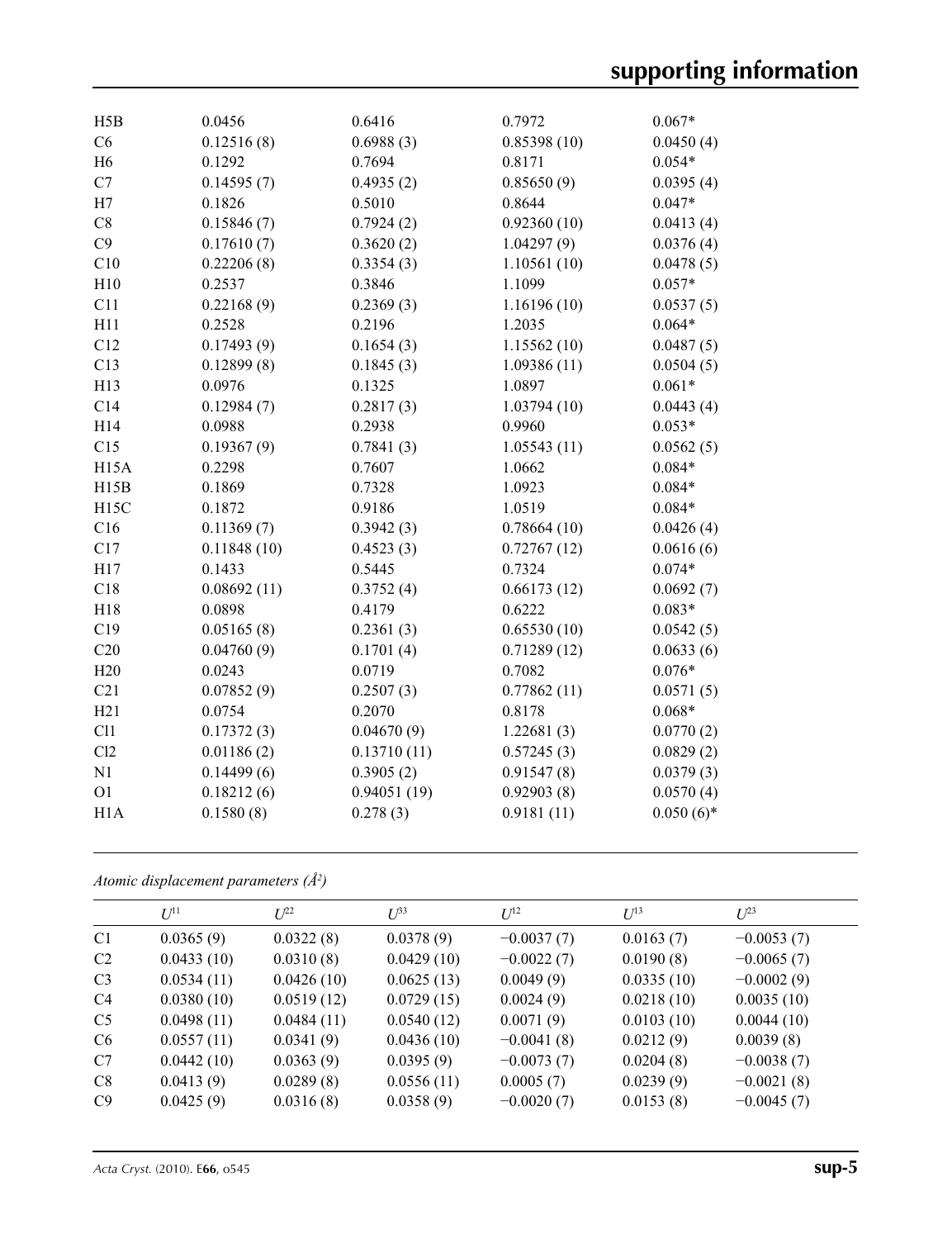| C10             | 0.0442(10) | 0.0454(10) | 0.0447(11) | $-0.0050(8)$  | 0.0123(9)  | $-0.0015(8)$  |
|-----------------|------------|------------|------------|---------------|------------|---------------|
| C11             | 0.0578(12) | 0.0486(11) | 0.0391(10) | $-0.0002(9)$  | 0.0086(9)  | 0.0007(9)     |
| C12             | 0.0700(13) | 0.0355(9)  | 0.0435(11) | 0.0047(9)     | 0.0286(10) | 0.0030(8)     |
| C13             | 0.0528(11) | 0.0438(10) | 0.0589(12) | $-0.0018(9)$  | 0.0292(10) | 0.0052(9)     |
| C <sub>14</sub> | 0.0428(10) | 0.0417(10) | 0.0425(10) | $-0.0033(8)$  | 0.0143(8)  | 0.0022(8)     |
| C15             | 0.0680(13) | 0.0418(10) | 0.0543(12) | $-0.0053(10)$ | 0.0240(11) | $-0.0157(9)$  |
| C16             | 0.0498(10) | 0.0395(9)  | 0.0400(10) | $-0.0036(8)$  | 0.0219(8)  | $-0.0034(8)$  |
| C17             | 0.0870(16) | 0.0565(13) | 0.0506(12) | $-0.0205(12)$ | 0.0395(12) | $-0.0065(10)$ |
| C18             | 0.1041(19) | 0.0679(15) | 0.0417(12) | $-0.0056(14)$ | 0.0385(13) | $-0.0044(11)$ |
| C19             | 0.0510(11) | 0.0640(13) | 0.0403(11) | 0.0042(10)    | 0.0146(9)  | $-0.0157(10)$ |
| C <sub>20</sub> | 0.0584(13) | 0.0781(16) | 0.0545(13) | $-0.0249(12)$ | 0.0268(11) | $-0.0228(12)$ |
| C <sub>21</sub> | 0.0655(13) | 0.0656(13) | 0.0428(11) | $-0.0235(11)$ | 0.0270(10) | $-0.0106(10)$ |
| C <sub>11</sub> | 0.1104(5)  | 0.0655(4)  | 0.0658(4)  | 0.0146(3)     | 0.0494(4)  | 0.0240(3)     |
| Cl <sub>2</sub> | 0.0677(4)  | 0.1129(6)  | 0.0483(3)  | 0.0084(4)     | 0.0094(3)  | $-0.0332(3)$  |
| N1              | 0.0474(9)  | 0.0284(7)  | 0.0358(8)  | $-0.0031(6)$  | 0.0170(7)  | $-0.0040(6)$  |
| O <sub>1</sub>  | 0.0632(9)  | 0.0357(7)  | 0.0738(10) | $-0.0121(6)$  | 0.0328(8)  | $-0.0032(7)$  |
|                 |            |            |            |               |            |               |

*Geometric parameters (Å, º)*

| $C1 - N1$      | 1.469(2)    | $C10 - C11$  | 1.389(3)    |
|----------------|-------------|--------------|-------------|
| $C1 - C9$      | 1.513(2)    | $C10 - H10$  | 0.9300      |
| $C1-C2$        | 1.565(2)    | $C11 - C12$  | 1.370(3)    |
| $Cl - H1$      | 0.9800      | $C11 - H11$  | 0.9300      |
| $C2-C8$        | 1.516(3)    | $C12 - C13$  | 1.373(3)    |
| $C2-C15$       | 1.527(3)    | $C12 - C11$  | 1.744(2)    |
| $C2-C3$        | 1.554(3)    | $C13 - C14$  | 1.382(3)    |
| $C3-C4$        | 1.524(3)    | $C13 - H13$  | 0.9300      |
| $C3 - H3A$     | 0.9700      | $C14 - H14$  | 0.9300      |
| $C3 - H3B$     | 0.9700      | $C15 - H15A$ | 0.9600      |
| $C4 - C5$      | 1.529(3)    | $C15 - H15B$ | 0.9600      |
| $C4 - H4A$     | 0.9700      | $C15 - H15C$ | 0.9600      |
| $C4 - H4B$     | 0.9700      | $C16 - C21$  | 1.377(3)    |
| $C5-C6$        | 1.533(3)    | $C16 - C17$  | 1.384(3)    |
| $C5 - H5A$     | 0.9700      | $C17 - C18$  | 1.386(3)    |
| $C5 - H5B$     | 0.9700      | $C17 - H17$  | 0.9300      |
| $C6-C8$        | 1.498(3)    | $C18 - C19$  | 1.363(3)    |
| $C6-C7$        | 1.553(3)    | $C18 - H18$  | 0.9300      |
| $C6 - H6$      | 0.9800      | $C19 - C20$  | 1.364(3)    |
| $C7 - N1$      | 1.460(2)    | $C19 - C12$  | 1.747(2)    |
| $C7 - C16$     | 1.515(2)    | $C20-C21$    | 1.389(3)    |
| $C7 - H7$      | 0.9800      | $C20 - H20$  | 0.9300      |
| $C8 - O1$      | 1.217(2)    | $C21 - H21$  | 0.9300      |
| $C9 - C10$     | 1.389(3)    | $N1 - H1A$   | 0.87(2)     |
| $C9 - C14$     | 1.391(3)    |              |             |
| $N1-C1-C9$     | 110.30(13)  | $C10-C9-C14$ | 117.55(17)  |
| $N1-C1-C2$     | 111.38(14)  | $C10-C9-C1$  | 120.56 (16) |
| $C9 - C1 - C2$ | 111.78 (14) | $C14-C9-C1$  | 121.83(16)  |
|                |             |              |             |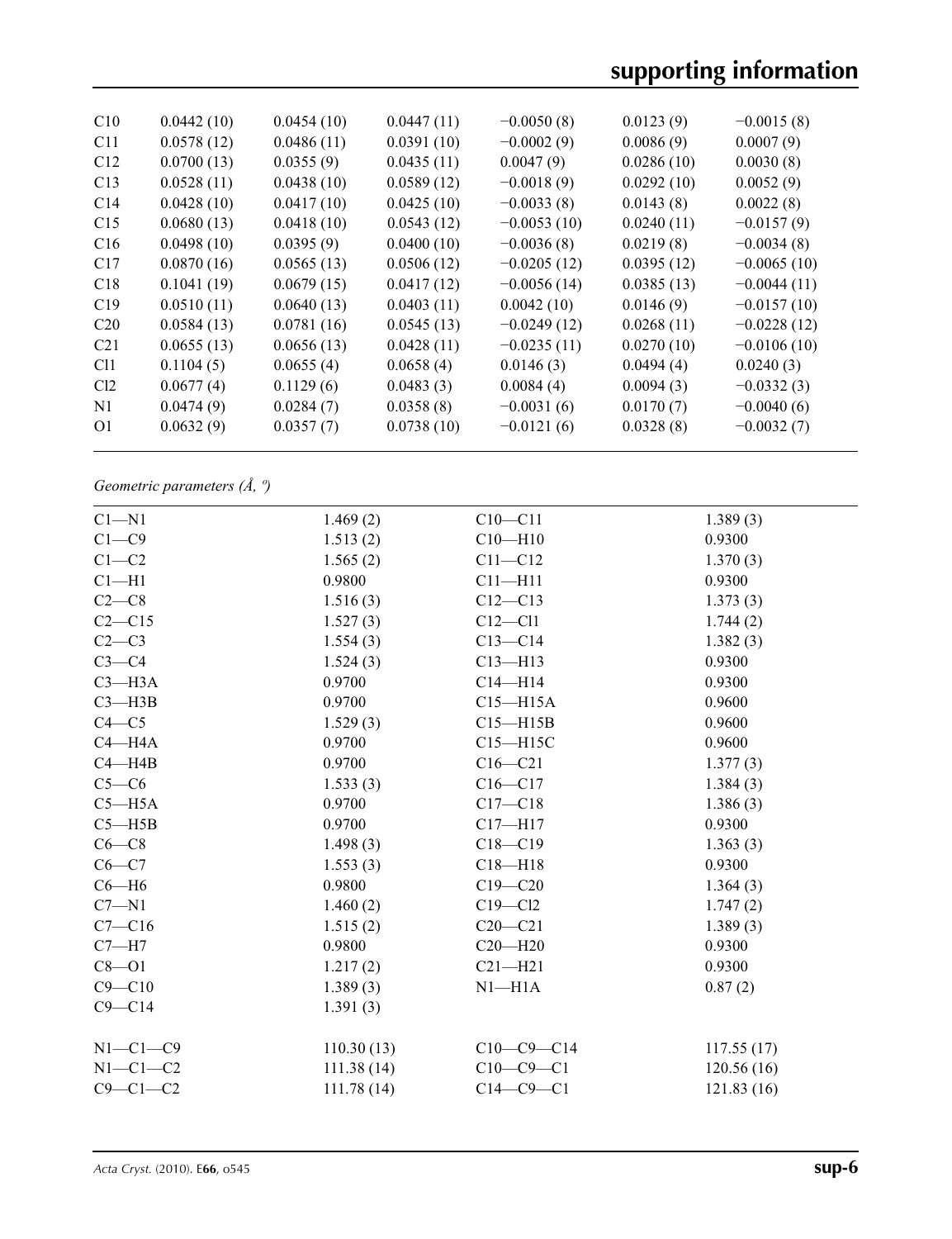| $N1-C1-H1$           | 107.7         | $C11 - C10 - C9$       | 121.37(18)  |
|----------------------|---------------|------------------------|-------------|
| $C9 - C1 - H1$       | 107.7         | $C11 - C10 - H10$      | 119.3       |
| $C2-C1-H1$           | 107.7         | $C9 - C10 - H10$       | 119.3       |
| $C8 - C2 - C15$      | 111.32(15)    | $C12 - C11 - C10$      | 119.18(18)  |
| $C8-C2-C3$           | 104.31(15)    | $C12 - C11 - H11$      | 120.4       |
| $C15-C2-C3$          | 109.74(16)    | $C10-C11-H11$          | 120.4       |
| $C8-C2-C1$           | 106.57(14)    | $C11 - C12 - C13$      | 121.07(18)  |
| $C15-C2-C1$          | 109.68(15)    | $C11 - C12 - C11$      | 119.56(16)  |
| $C3-C2-C1$           | 115.08(14)    | $C13 - C12 - C11$      | 119.36(16)  |
| $C4-C3-C2$           | 115.70(16)    | $C12-C13-C14$          | 119.27(19)  |
| $C4-C3-H3A$          | 108.4         | $C12 - C13 - H13$      | 120.4       |
| $C2-C3-H3A$          | 108.4         | $C14 - C13 - H13$      | 120.4       |
| $C4 - C3 - H3B$      | 108.4         | $C13-C14-C9$           | 121.50(18)  |
| $C2-C3-H3B$          | 108.4         | $C13-C14-H14$          | 119.3       |
| НЗА-СЗ-НЗВ           | 107.4         | $C9 - C14 - H14$       | 119.3       |
| $C3-C4-C5$           | 112.12(17)    | $C2-C15-H15A$          | 109.5       |
| $C3-C4-H4A$          | 109.2         | $C2-C15-H15B$          | 109.5       |
| $C5-C4-H4A$          | 109.2         | H15A-C15-H15B          | 109.5       |
| $C3-C4-H4B$          | 109.2         | $C2-C15-H15C$          | 109.5       |
| $C5-C4-HAB$          | 109.2         | H15A-C15-H15C          | 109.5       |
| HA—C4—H4B            | 107.9         | H15B-C15-H15C          | 109.5       |
| $C4-C5-C6$           | 113.87(16)    | $C21 - C16 - C17$      | 118.09(18)  |
| $C4-C5-H5A$          | 108.8         | $C21 - C16 - C7$       | 122.73(17)  |
| $C6-C5-H5A$          | 108.8         | $C17 - C16 - C7$       | 119.16(17)  |
| $C4-C5-H5B$          | 108.8         | $C16-C17-C18$          | 121.1(2)    |
| $C6-C5-H5B$          | 108.8         | $C16 - C17 - H17$      | 119.5       |
| $H5A - C5 - H5B$     | 107.7         | C18-C17-H17            | 119.5       |
| $C8-C6-C5$           | 107.78(16)    | $C19 - C18 - C17$      | 119.4(2)    |
| $C8-C6-C7$           | 108.41(15)    | $C19 - C18 - H18$      | 120.3       |
| $C5-C6-C7$           |               | $C17 - C18 - H18$      | 120.3       |
|                      | 115.04(15)    |                        |             |
| $C8-C6-H6$           | 108.5         | $C18 - C19 - C20$      | 120.96 (19) |
| $C5-C6-H6$           | 108.5         | $C18 - C19 - C12$      | 119.73 (18) |
| $C7-C6-H6$           | 108.5         | $C20 - C19 - C12$      | 119.29(18)  |
| $N1 - C7 - C16$      | 111.94 (14)   | $C19 - C20 - C21$      | 119.4(2)    |
| $N1-C7-C6$           | 109.61(15)    | C19-C20-H20            | 120.3       |
| $C16-C7-C6$          | 110.16(15)    | $C21 - C20 - H20$      | 120.3       |
| $N1-C7-H7$           | 108.3         | $C16 - C21 - C20$      | 121.0(2)    |
| $C16-C7-H7$          | 108.3         | $C16 - C21 - H21$      | 119.5       |
| $C6-C7-H7$           | 108.3         | $C20 - C21 - H21$      | 119.5       |
| $O1 - C8 - C6$       | 122.90(18)    | $C7 - N1 - C1$         | 113.28(13)  |
| $O1 - C8 - C2$       | 123.91(18)    | $C7 - N1 - H1A$        | 109.6(13)   |
| $C6-C8-C2$           | 113.12(14)    | $Cl-M1-H1A$            | 106.6(14)   |
| $N1 - C1 - C2 - C8$  | $-54.97(18)$  | $C2-C1-C9-C14$         | 79.6(2)     |
| $C9 - C1 - C2 - C8$  | $-178.85(14)$ | $C14-C9-C10-C11$       | $-1.7(3)$   |
| $N1 - C1 - C2 - C15$ | $-175.58(15)$ | $C1 - C9 - C10 - C11$  | 175.53(17)  |
| $C9 - C1 - C2 - C15$ | 60.54(19)     | $C9 - C10 - C11 - C12$ | $-0.3(3)$   |
| $N1 - C1 - C2 - C3$  | 60.1(2)       | $C10-C11-C12-C13$      | 2.1(3)      |